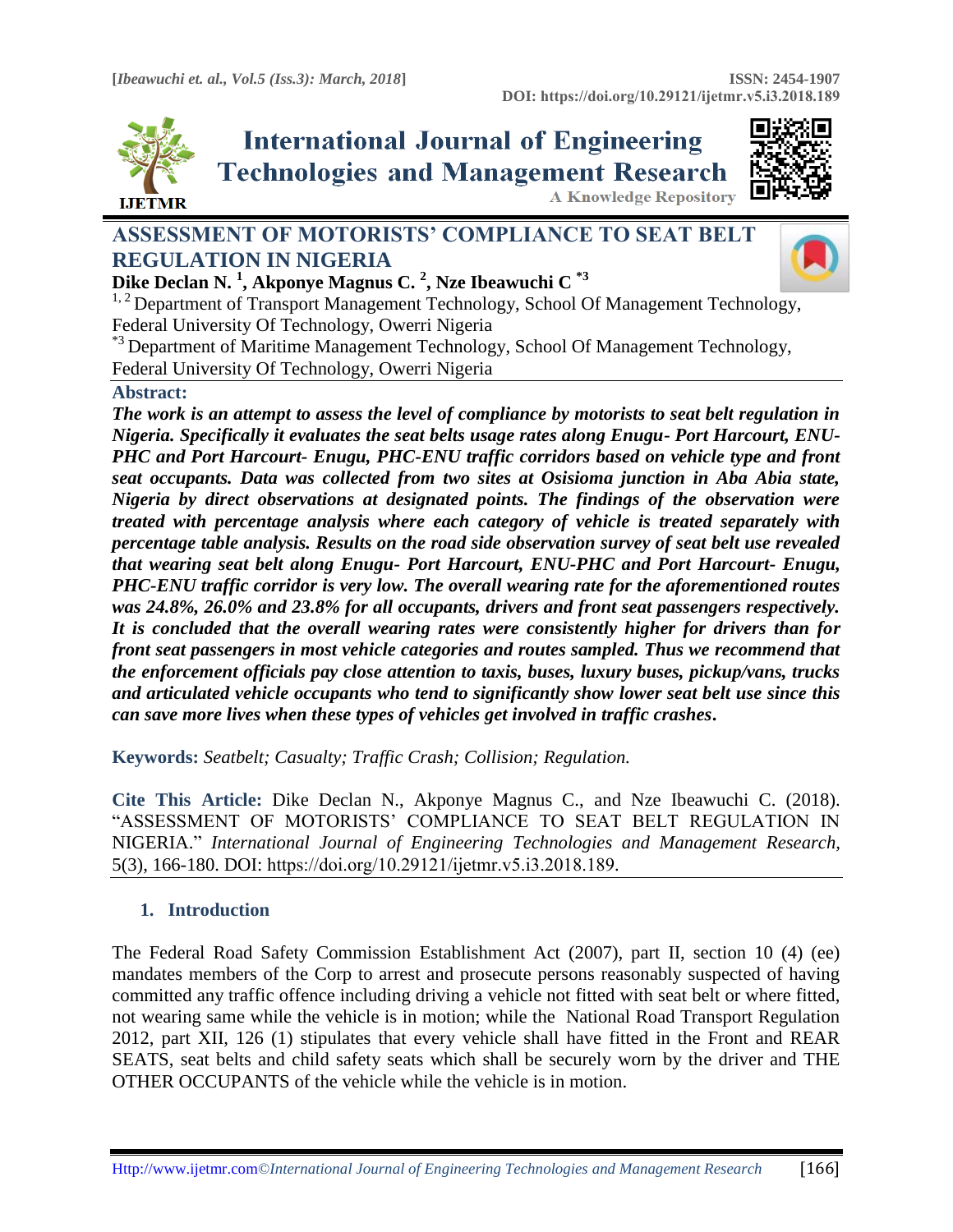A seatbelt is designed to protect the occupants of a vehicle against any dangerous movement in the event of a crash or sudden stop. A seatbelt reduces the severity or even the possibility of an injury in a crash by preventing the occupants from colliding with interior elements of the vehicle or other passengers. It keeps occupants positioned correctly for maximum safety, and prevents them from being ejected from the vehicle. Seatbelts have been adjudged the most single traffic safety device for preventing death and injuries.

Ever since the enforcement of seat-belt law commenced in the country, lots of efforts by the Federal Road Safety Commission and other stakeholders have been directed at ensuring that all front vehicle occupants belt-up. In spite of these efforts, lives and properties have been lost in Road Traffic Crashes (RTC) which has dealt a big blow to the economy of the nation and equally traumatize its victims or in some cases cut short their lives thereby bringing about trauma in many homes. Several studies have determined the use of seat belts to be one of the major contributing factors in the reduction of fatalities and injury severities associated with motor vehicle crashes. Some studies have found that there is a relationship between drivers and their front passengers in terms of seat belts usage.

Nambisan and Vasudevan (2007a) report that seat belt usage by drivers can impact other occupants in the vehicles. A study by Nambisan and Vasudevan (2007b) show that when drivers use seat belts, the rates of using seat belts by passengers either male or female are higher. Nambisan and Vasudevan (2007b) explain how seat belt usage rates of front passengers may increase seat belt use rates by drivers. When seat belt usage increases among drivers and passengers, some severities of injuries will decrease as well (Bendak, 2005). Blincoe et al. (2002) reports that the probability of fatal crashes can rise to 73 percent based on many factors such as, vehicle type and position of occupants. Evans and Frick (1988) state that the fatality risk to drivers is nearly equal to that of front passengers.

With the present spate of Road Traffic Crashes on our roads and its attendant carnage, it is essential to know the level of compliance to this regulation in other to reduce the severity of injuries during Road Traffic Crashes.

Available data suggest that approximately 1.2 million people die annually and with up to 50 million people more injured in road traffic crashes worldwide. This costs the global community about US\$518 billion (Peden et al, 2004). Projections show that, between 2000 and 2020 road traffic deaths will increase substantially in low-income and middle-income countries (Peden et al, 2004).

This underscores the fact that road traffic death and injuries are a major public-health burden, especially in low and middle income countries. Without appropriate action, by 2020, road traffic injuries are predicted to be the third leading contributor to the global burden of disease and injury (Murray and Lopez, 1996).

There are three "collisions" that occur in every road traffic crash (RTC) where occupants are unrestrained. The first collision involves the vehicle and another object, e.g. another vehicle(s), a stationary object (tree, signpost, ditch) or a human or animal. The second collision occurs between the unbelted occupant and the vehicle interior, e.g. the driver hits his chest on the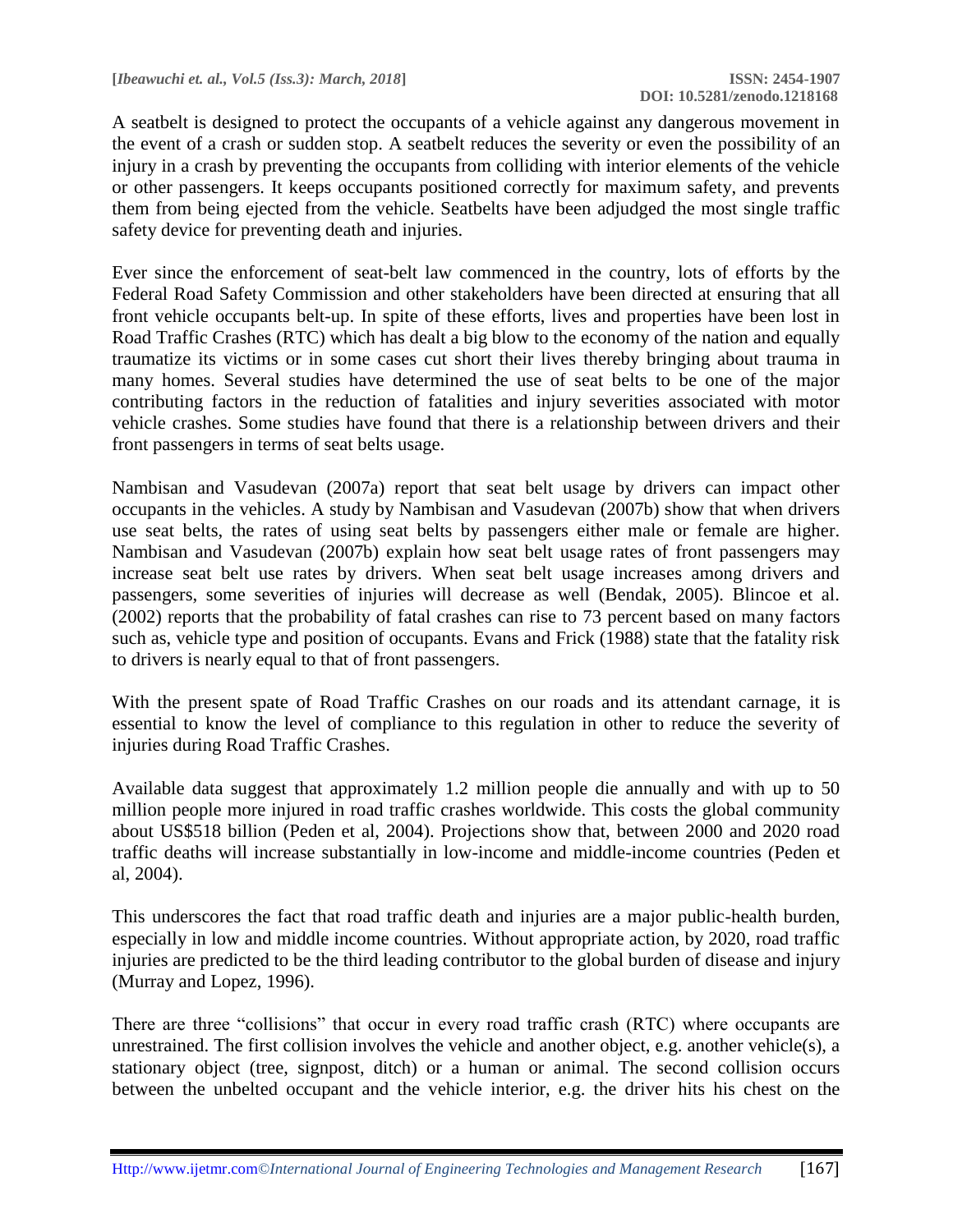steering wheel or his head on the window. Finally, the third collision occurs when the internal organs of the body hit against the chest wall or the skeletal structure. It is the second collision that is most responsible for injuries, and can be reduced significantly by the use of seat-belts and child restraints (FIA Foundation, 2009).

The most frequent and most serious injuries occurring in frontal impacts to occupants unrestrained by seat-belts are to the head, followed in importance by the chest and then the abdomen. Among disabling injuries, those to the leg and neck occur most frequently (Mackay, 1997; Hobbs, 2001).

However, the overall research work was structured to identify opportunities to positively influence seat-belt wearing behaviour, which might be exploited by future communication campaigns and contribute towards reducing road-user casualties. This survey covers the level of compliance with the use of seatbelt by motorists along Port Harcourt-Enugu (PHC-ENU) and Enugu-Port Harcourt (ENU-PHC) routes in the Abia state axis and the possible practical guidance on how to reduce the effects of Road Traffic Crash (RTC) on occupants of a vehicle by strict compliance to the use of seat belts.

Specifically, the objective is to determine the level of compliance to seat belt use by motorists in Nigeria, and the critical question remains what is the overall seat belt wearing rate among different categories of motorists and vehicles along the sampled route? The application of suitable analytical tools may proffer tentative answer to this research question.

#### **2. Materials and Methods**

The research uses the survey method to design questions for easy responses from the respondents. Also the field observation method was used to have a better picture of what happens on the aforementioned routes.The survey method is suitable enough to capture the compliance rate of front seat vehicle occupants (drivers and passengers) with the Federal Road Safety Commission regulation on seat belt use coupled with some other factors that might militate against its use.

The study was carried out at Osisioma junction in Osisioma Ngwa Local Government Area of Abia State because of the busy nature of the junction. The population of study is finite i.e. it can be counted. The questionnaire was distributed to commuters, especially front seat occupants travelling to different routes, public and private vehicle drivers in different areas of Osisioma Local Government Area.This study was done in two stages. First, data was collected from two sites around Osisioma junction, Osisioma Ngwa local government area by direct observations. Second stage was the administration of questionnaire at motor parks, transport companies and work places. This was done to ascertain the seat belt use among drivers and their front seat passengers.

A total of five thousand six hundred and thirty two (5632) vehicles were observed in an effort to view seat belt use by front occupants. The data was classified based on person type (drivers or passenger), vehicle type (private cars, taxi, pick-up, buses, luxury buses, light and heavy trucks and articulated vehicles) and seat usage. Data was collected between 0700hrs and 1800hrs on the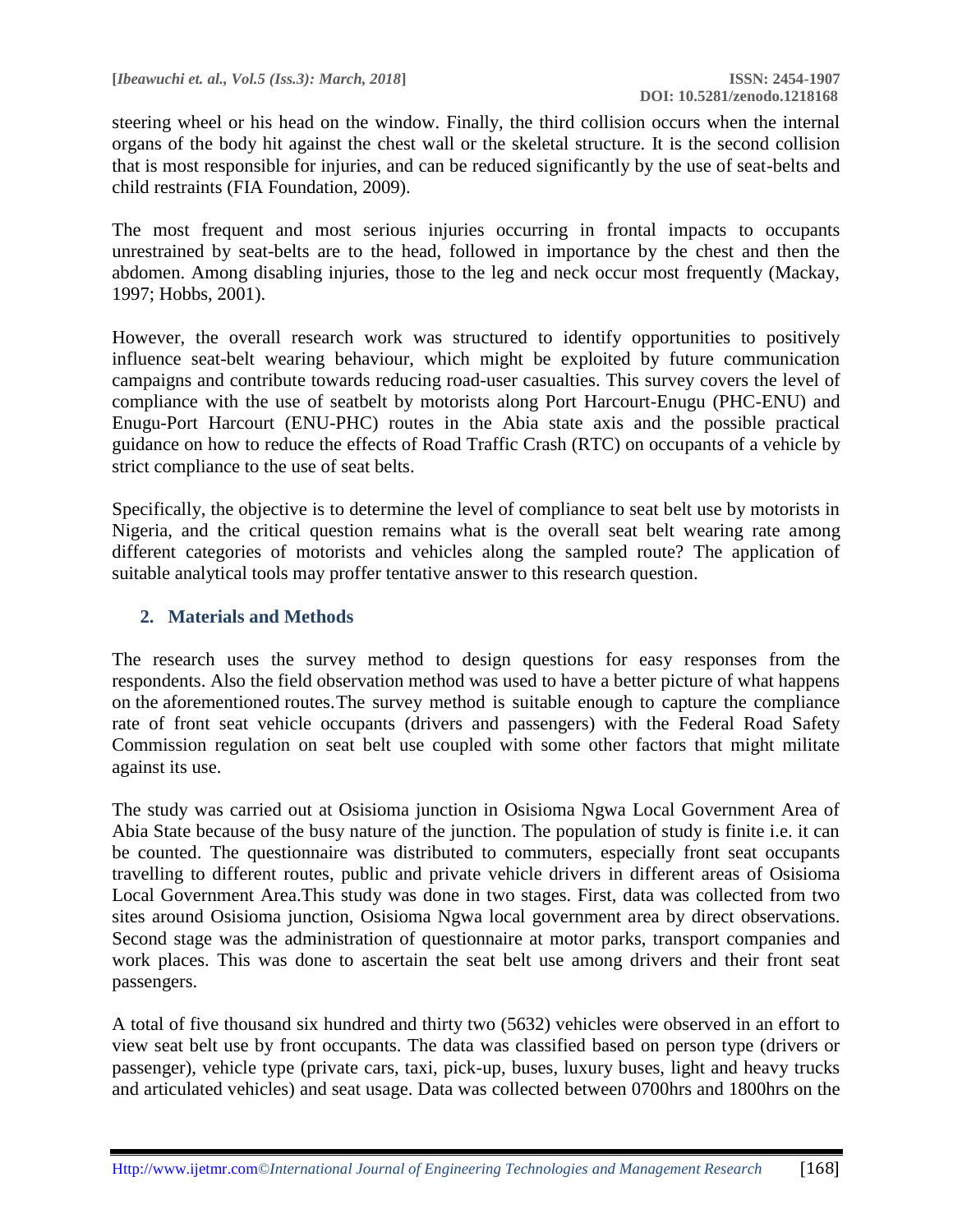13<sup>th</sup> of October, 2013. Though the day started on a rainy note, it later cleared out and was clement for the remaining part of the day. A U-turn on the Enugu-Port Harcourt route was selected while the observation point for the Port Harcourt-Enugu was conducted at a black spot (large porthole) close to an intersection (Udeagbala Road) along the highway. At these points, vehicles move slower allowing observers to accurately record seat belt usage and other information. Every second vehicle approaching from Enugu road and those heading towards Enugu road were selected regardless of vehicle type. This strategy provided enough time for the observer to complete data recording before the next vehicle to be sampled arrives.

The response on the questionnaire was analyzed using the percentage method as data was collected, presented and analyzed in frequencies and as well converted to percentages for respective vehicle categories.

## **3. Results and Discussion**

| Category                           |                  |                   |                           |  |  |
|------------------------------------|------------------|-------------------|---------------------------|--|--|
| <b>Variable</b>                    | <b>Frequency</b> | <b>Percentage</b> | <b>Remark</b>             |  |  |
| Drivers On Seat Belt               | 445              | 34.4              |                           |  |  |
| Drivers Without Seat Belt          | 365              | 28.3              |                           |  |  |
| Passengers On Seat Belt            | 264              | 20.4              |                           |  |  |
| Passengers Without Seat Belt   218 |                  | 16.9              | <b>Average Compliance</b> |  |  |
| Total                              | 1292             | 100               |                           |  |  |

Table 3.1: Seat Belt Compliance Level along ENU-PHC Traffic Corridor for Private Car

Source: Field work, 2013

Table 3.1 shows the level of compliance of seat belt in ENU-PHC traffic corridor for the private category. It is revealed that out of One thousand, two hundred and ninety two (1,292) occupants in the private car vehicles surveyed, Four hundred and forty five (445) drivers were found using seat belts which represented 34.4% of the survey. Three hundred and sixty five (365) drivers were not using seat belt which represented 28.3% of the survey. On the other hand, two hundred and sixty four (264) passengers were observed to use the seat belt while two hundred and eighteen (218) were not using seat belts which represented 20.4% and 16.9% respectively of the passenger occupant surveyed in this category. This implies that the compliance level of front seat with the Federal Road Safety Commission (FRSC) seat belt regulation in this category is average since the number of seat belt usage among the drivers and passenger occupant are higher than the non-users of seat belt for both driver and passenger occupants surveyed.

Table 3.2: Seat Belt Compliance Level along ENU-PHC Traffic Corridor- Taxi Category

| <b>Variable</b>                    | <b>Frequency</b> | Percentage   Remark |                     |
|------------------------------------|------------------|---------------------|---------------------|
| Drivers On Seat Belt               | 18               | 4.3                 |                     |
| Drivers Without Seat Belt          | 206              | 48.9                |                     |
| Passengers On Seat Belt            | 18               | 4.3                 |                     |
| Passengers Without Seat Belt   179 |                  | 42.5                | Very Low Compliance |
| Total                              |                  | 100                 |                     |

Source: Field work, 2013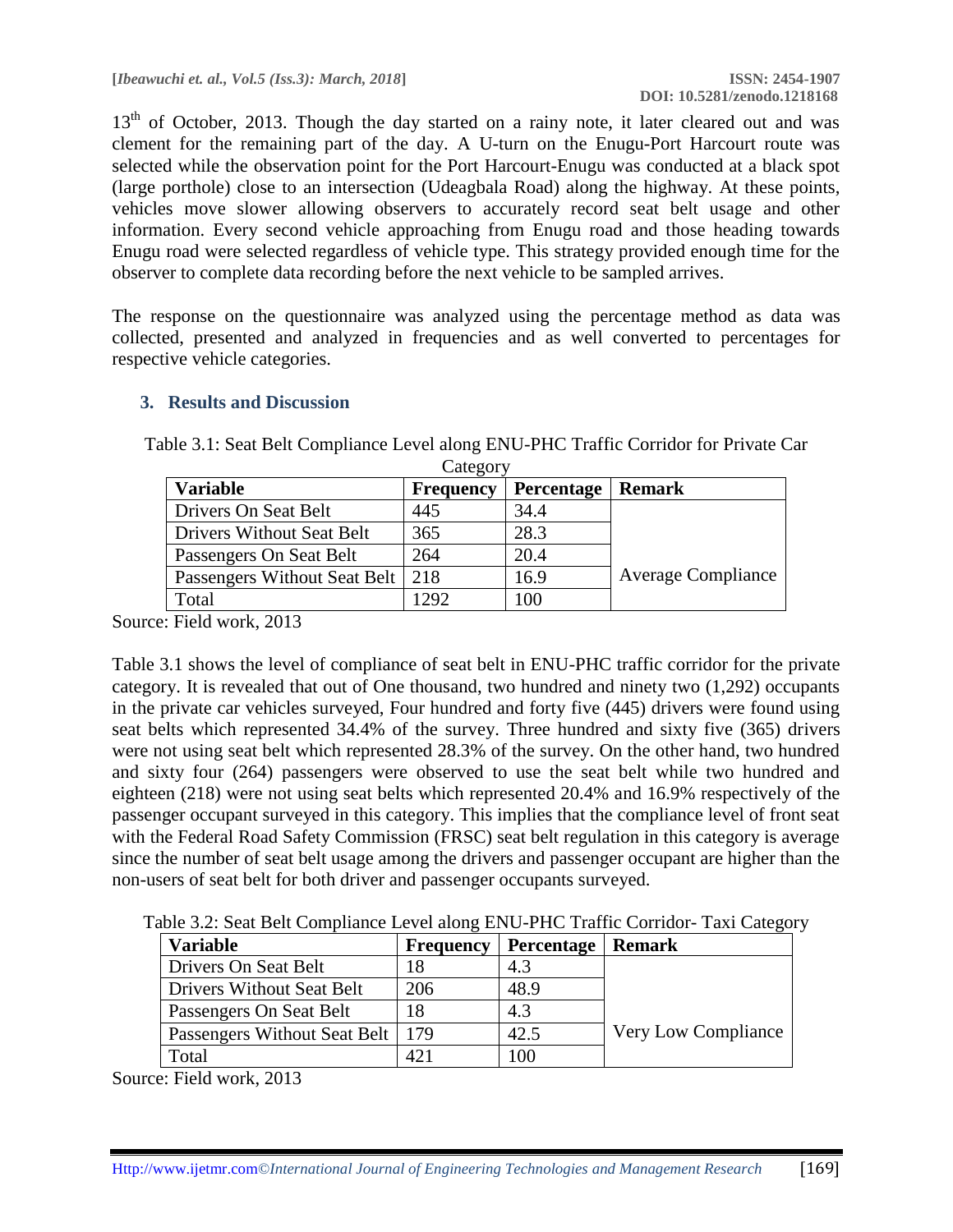Table 3.2 illustrates the percentage compliance with the FRSC seat belt regulation along the Enugu-Port-Harcourt traffic corridor for TAXIs. The survey revealed that a total of Four hundred and twenty one (421) TAXI occupants were surveyed, eighteen (18) drivers were found beltedup which represented 4.3% of the survey, two hundred and six (206) drivers were not on seat belt and this represented 48.9 percent of the survey. However, eighteen (18) passengers were observed to have worn seat belt while one hundred and seventy nine (179) were not compliant which represented 4.3% and 42.5% respectively. This implies that the average usage of seat belt by vehicle occupants in this category is very low.

| <b>Variable</b>                  | <b>Frequency</b> | <b>Percentage</b> | <b>Remark</b>  |
|----------------------------------|------------------|-------------------|----------------|
| Drivers On Seat Belt             | 60               | 20.3              |                |
| <b>Drivers Without Seat Belt</b> | 99               | 33.4              |                |
| Passengers On Seat Belt          | 55               | 18.6              |                |
| Passengers Without Seat Belt     | 82               | 27.7              | Low Compliance |
| Total                            | 1664             | 100               |                |

Table 3.3: Seat Belt Compliance Level along ENU-PHC Traffic Corridor- Pick-Up/Van  $C_{\text{atom}}$ 

Source: Field work, 2013

In table 3.3, vehicle occupants for the PICK-UP/VAN category along ENU-PHC route exhibited a LOW COMPLIANCE with the seat belt regulation. It was discovered that out of one thousand six hundred and sixty four (1664) PICK-UP/VAN vehicles surveyed, sixty drivers (60) and fifty five (55) passengers fastened their seat belt which represented 20.3% and 33.4% compliance respectively, while ninety nine (99) drivers and eighty two (82) passengers with 33.4% and 27.7% compliance respectively did not fasten their seat belt.

| Table 3.4: Seat Belt Compliance Level along ENU-PHC Traffic Corridor- Mini Bus Category |  |  |  |
|-----------------------------------------------------------------------------------------|--|--|--|
|                                                                                         |  |  |  |

| <b>Variable</b>                  | <b>Frequency</b> | Percentage | <b>Remark</b>       |
|----------------------------------|------------------|------------|---------------------|
| Drivers On Seat Belt             | 154              | 8.9        |                     |
| <b>Drivers Without Seat Belt</b> | 770              | 44.6       |                     |
| Passengers On Seat Belt          | 114              | 6.6        |                     |
| Passengers Without Seat Belt     | 688              | 39.9       | Very Low Compliance |
| Total                            | 1726             | 100        |                     |

Source: Field work, 2013

Table 3.4 depicts the compliance rate of MINI BUS vehicle category along the ENU-PHC traffic corridor. For a number of MINI BUSES totaling one thousand seven hundred and twenty six (1726) vehicles of the aforementioned category observed, one hundred and fifty four (154) drivers, one hundred and fourteen (114) passengers used the seat belt which represented 8.9% and 6.6% compliance respectively while seven hundred and seventy (770) drivers alongside six hundred and eighty eight (688) front seat passenger were not belted-up. This however, shows a non-compliance rate of 44.6% and 39.9% respectively. This depicts a very low compliance level for the MINI BUS category.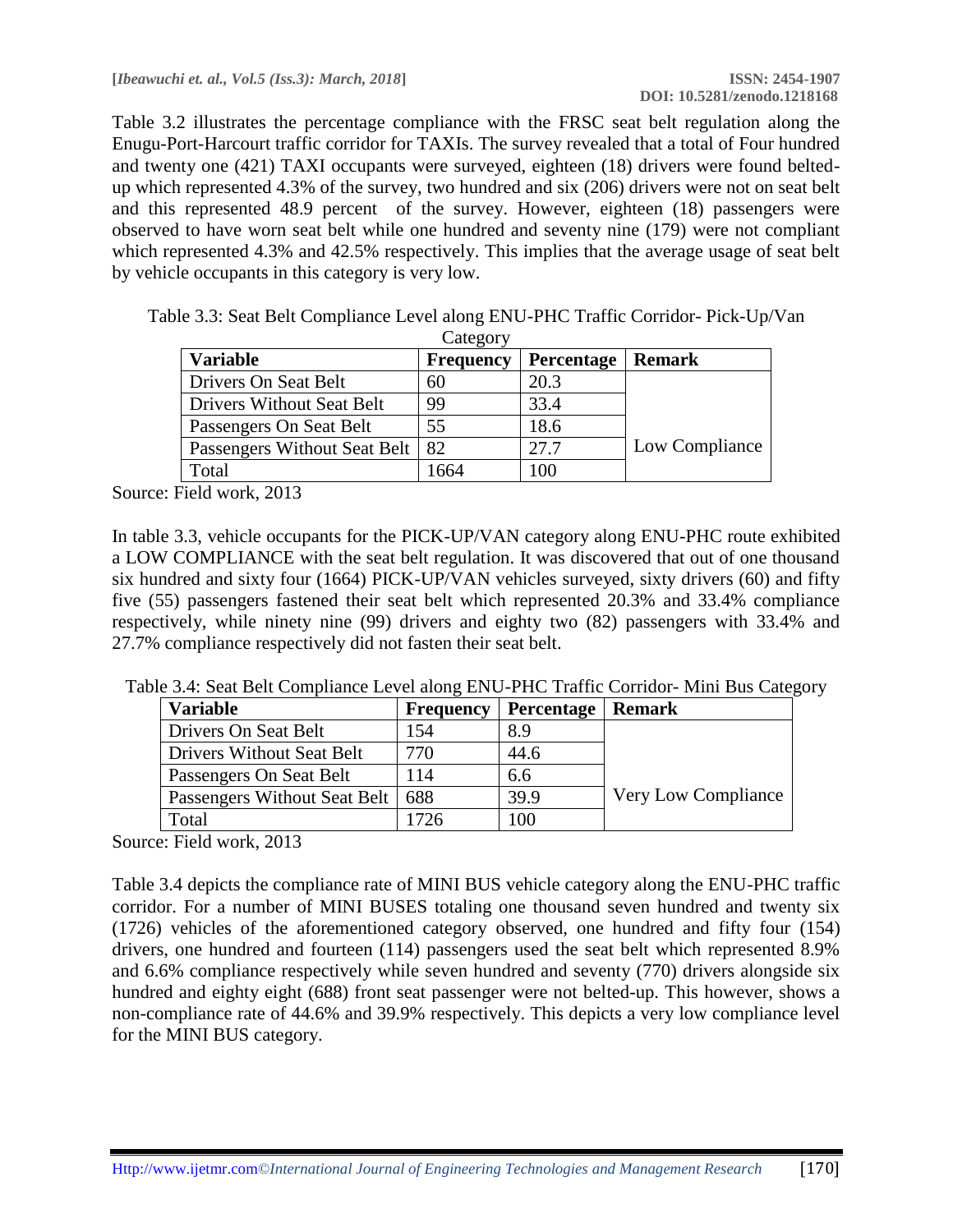| <b>Frequency</b> |                                   |                            |
|------------------|-----------------------------------|----------------------------|
|                  | 4.3                               |                            |
| 54               | 46.6                              |                            |
|                  | 3.4                               |                            |
|                  | 45.7                              | <b>Very Low Compliance</b> |
| 16               | 100                               |                            |
|                  | Passengers Without Seat Belt   53 | Percentage   Remark        |

Table 3.5: Seat Belt Compliance Level along ENU-PHC Traffic Corridor- Luxury Bus Category

Source: Field work, 2013

Table 3.5 shows the level of compliance of seat belt usage in Enugu-PHC traffic corridor for the LUXURY BUS category. We discovered that out of one hundred and sixteen (116) front seat occupants in the luxury buses surveyed, only five (5) drivers were on seat belt which represented 4.3% of the survey. Fifty four (54) drivers were not on seat belt which represented 46.6% of the survey. On the other hand, four (4) front seat passengers were observed to have used the seat belt while fifty three (53) front seat passengers were not using the seat belt which represented 3.4% and 45.7% respectively. This shows a low degree of compliance since the number of seat belt usage among the drivers and front seat passengers are lower than that of the non-users of seat belt for both drivers and front seat passengers.

Table 3.6: Seat Belt Compliance Level along ENU-PHC Traffic Corridor- Light Truck Category

| <b>Variable</b>                   | <b>Frequency</b> | Percentage   Remark |                     |
|-----------------------------------|------------------|---------------------|---------------------|
| Drivers On Seat Belt              |                  | 6.0                 |                     |
| Drivers Without Seat Belt         | 93               | 50.8                |                     |
| Passengers On Seat Belt           |                  | 4.4                 |                     |
| Passengers Without Seat Belt   71 |                  | 38.8                | Very Low Compliance |
| Total                             | 183              | 100                 |                     |

Source: Field work, 2013

In table 3.6, vehicle occupants for the LIGHT TRUCK category along ENU-PHC route exhibited a LOW COMPLIANCE with the seat belt regulation. It was discovered that out of one hundred and eighty three (183) LIGHT TRUK vehicles surveyed, eleven (11) drivers and eight (8) passengers fastened their seat belt which represented 6.0% and 4.4% compliance respectively, while ninety three (93) drivers and seventy one (71) passengers with 33.4% and 27.7% compliance respectively did not fasten their seat belt.

Table 3.7: Seat Belt Compliance Level along ENU-PHC Traffic Corridor- Big Truck Category

| <b>Variable</b>              | <b>Frequency</b> | <b>Percentage</b> | <b>Remark</b>       |
|------------------------------|------------------|-------------------|---------------------|
| Drivers On Seat Belt         | 16               | 5.6               |                     |
| Drivers Without Seat Belt    | 139              | 48.3              |                     |
| Passengers On Seat Belt      |                  | 3.8               |                     |
| Passengers Without Seat Belt | 122              | 42.4              | Very Low Compliance |
| Total                        | 288              | 100               |                     |

Source: Field work, 2013

Table 3.7 depicts the compliance rate of BIG TRUCK vehicle category along the Enugu-PHC traffic corridor. For a number of BIG TRUCK totaling two hundred and eighty eight (288)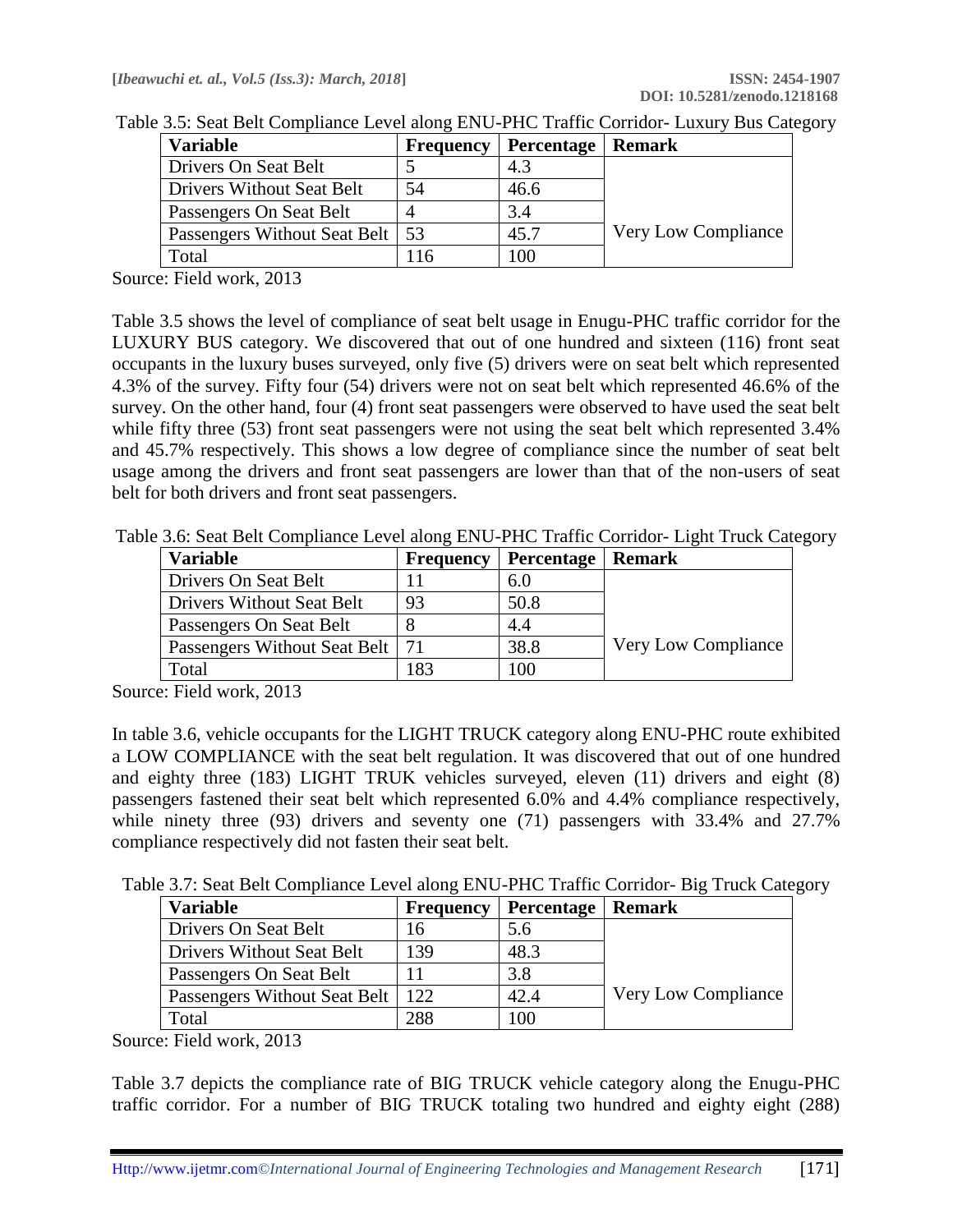vehicles of the aforementioned category observed, sixteen (16) drivers, eleven (11) front seat passengers used the seat belt which represented 5.6% and 3.8% compliance respectively while one hundred and thirty nine (139) drivers alongside one hundred and twenty two (122) front seat passenger were not belted-up. This however, shows a non-compliance rate of 44.6% and 39.9% respectively. This depicts a very low compliance level for the BIG TRUCK category.

Table 3.8: Seat Belt Compliance Level along ENU-PHC Traffic Corridor- Articulated Truck **Category** 

| <b>Variable</b>              | <b>Frequency</b> | <b>Percentage</b> | Remark              |
|------------------------------|------------------|-------------------|---------------------|
| Drivers On Seat Belt         | 12               | 2.1               |                     |
| Drivers Without Seat Belt    | 293              | 50.8              |                     |
| Passengers On Seat Belt      | 14               | 2.4               |                     |
| Passengers Without Seat Belt | 258              | 44.7              | Very Low Compliance |
| Total                        | 577              | 100               |                     |

Source: Field work, 2013

A brief glance at table 3.8 reveals a very low rate of compliance with the seat belt regulation. It was discovered in this category that out of five hundred and seventy seven occupants sampled in this category, an all time low number of twelve (12) drivers were seen with their seat belt fastened which represents 2.1% of the survey and a total number Two hundred and ninety three drivers were not on seat belt (50%). However, fourteen (14) front seat passengers were seen on seat belt while two hundred and fifty eight (258) were non-compliant to the seat belt regulation and this represented 2.4% and 44.7% respectively of the sample surveyed. One can see that drivers and passengers in this category recorded the lowest level of compliance to the seat belt regulation.

|  | Table 3.9: Seat Belt Compliance Level along PHC-ENU Traffic Corridor- Private Car Category |  |
|--|--------------------------------------------------------------------------------------------|--|
|  |                                                                                            |  |

| <b>Variable</b>              | <b>Frequency</b> | <b>Percentage</b>   Remark |                           |
|------------------------------|------------------|----------------------------|---------------------------|
| Drivers On Seat Belt         | 449              | 25.0                       |                           |
| Drivers Without Seat Belt    | 345              | 19.2                       |                           |
| Passengers On Seat Belt      | 329              | 18.3                       |                           |
| Passengers Without Seat Belt | 647              | 37.5                       | <b>Average Compliance</b> |
| Total                        | 1797             | 100                        |                           |

Source: Field work, 2013

Table 3.9 illustrates the use of seat belt along PHC-ENU traffic corridor for the private category of cars. Out of one thousand seven hundred and ninety seven private car occupants surveyed, four hundred and forty nine (449) were found using seat belts which represented 25% of the survey while drivers not wearing their seat belt amounted to three hundred and forty five (345) at 19.2%. Conversely, three hundred and twenty nine (329) front seat passengers were observed to have fastened their seat belt while six hundred and forty seven (647) front seat passengers were not and this represented 18.3% and 37.5% respectively.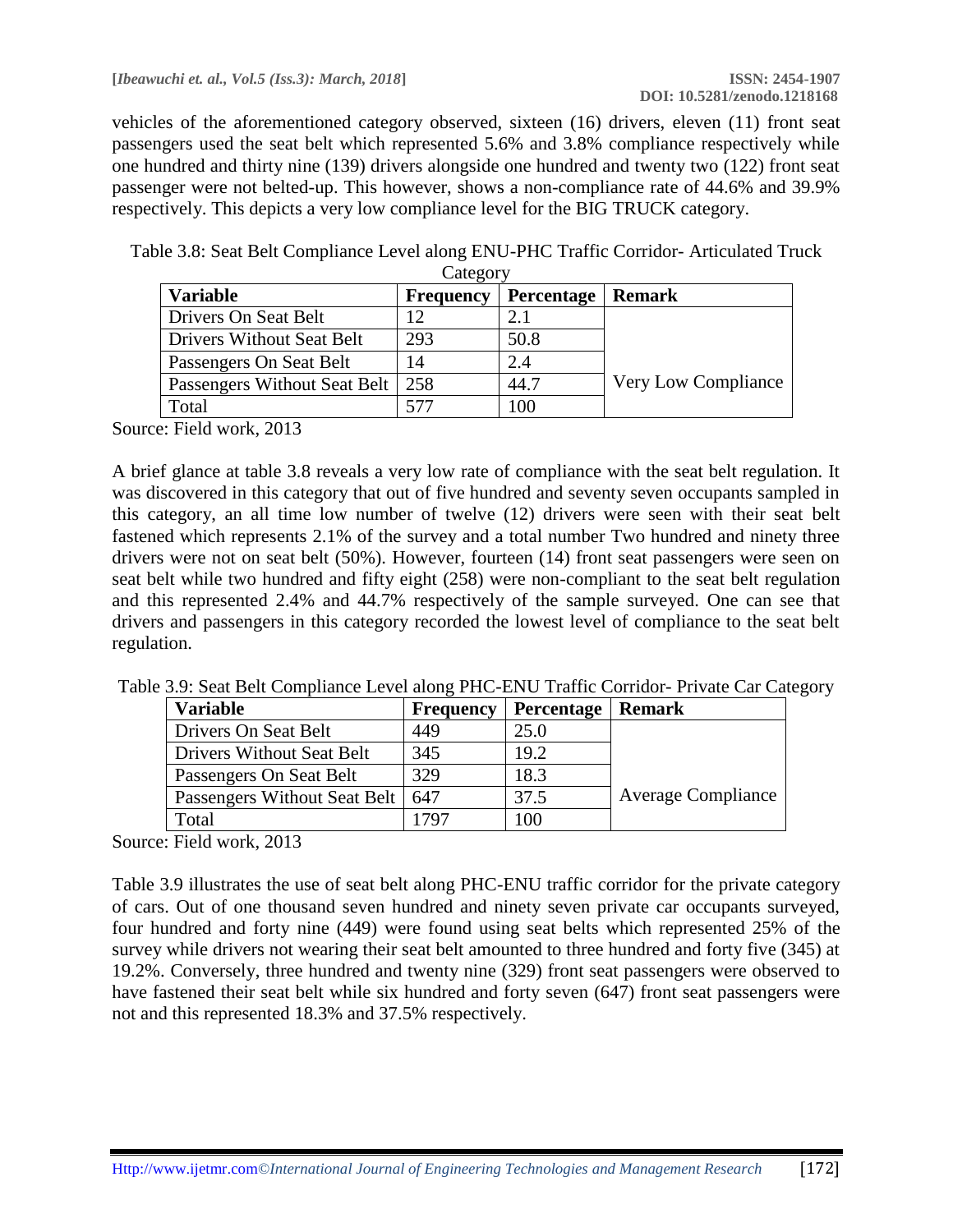| <b>Frequency</b> |                                    |                            |
|------------------|------------------------------------|----------------------------|
| 41               | 9.0                                |                            |
| 192              | 42.2                               |                            |
|                  | 3.3                                |                            |
|                  | 45.5                               | <b>Very Low Compliance</b> |
| 455              | 100                                |                            |
|                  | Passengers Without Seat Belt   207 | <b>Percentage</b>   Remark |

Table 3.10: Seat Belt Compliance Level Along PHC-ENU Traffic Corridor- Taxi Category

Source: Field work, 2013

Table 3.10 represents the extent to which the Federal road safety commission seat belt regulation is being complied with on PHC-Enugu traffic corridor for the TAXI vehicle category. It was gathered that for the four hundred and fifty five (455) taxi vehicles surveyed, forty one (41) drivers were found to be on seat belt which represented 9.0% of the survey; one hundred and ninety two drivers were not using seat belt which represented 42.2%. On the other hand fifteen (15) passengers were found using the seat belt while two hundred and seven (207) passengers, were observed not to have used the seat belt which represented 3.3% and 45% respectively. The implication of this is that the coverage of seat belt usage/compliance in this category is very low since the number of seat belt usage among drivers and passengers occupant is very low than the non-users of seat belts.

Table 3.11: Seat Belt Compliance Level along PHC-ENU Traffic Corridor- Pick-Up/Van

| Category                         |                  |                   |                     |
|----------------------------------|------------------|-------------------|---------------------|
| <b>Variable</b>                  | <b>Frequency</b> | <b>Percentage</b> | Remark              |
| Drivers On Seat Belt             | 54               | 12.2              |                     |
| <b>Drivers Without Seat Belt</b> | 159              | 36.0              |                     |
| Passengers On Seat Belt          | 35               | 7.9               |                     |
| Passengers Without Seat Belt     | 194              | 43.9              | Very Low Compliance |
| Total                            | 442              | 100               |                     |

Source: Field work, 2013

Table 3.11 represents the percentage compliance with the FRSC seat belt regulation along the PHC-ENU traffic corridor for PICK-UP/VAN. The survey revealed that a total of Four hundred and forty two (442) PICK-UP/VAN occupants were surveyed; fifty four (54) drivers were found belted-up which represented 12.2% of the survey, one hundred and fifty nine (159) drivers were not on seat belt and this represented 36.0% of the survey. However, thirty five (35) passengers were observed to have worn seat belt while one hundred and ninety four (194) were not compliant which represented 7.9% and 43.9% respectively. This implies that the average usage of seat belt by vehicle occupants in this category is very low.

Table 3.12: Seat Belt Compliance Level along PHC-ENU Traffic Corridor- Mini Bus Category

| <b>Variable</b>                    | <b>Frequency</b> | <b>Percentage</b> | <b>Remark</b>       |
|------------------------------------|------------------|-------------------|---------------------|
| Drivers On Seat Belt               | 137              | 7.0               |                     |
| Drivers Without Seat Belt          | 761              | 38.9              |                     |
| Passengers On Seat Belt            | .50              | 7.7               |                     |
| Passengers Without Seat Belt   910 |                  | 46.5              | Very Low Compliance |
| Total                              | 1958             | 100               |                     |

Source: Field work, 2013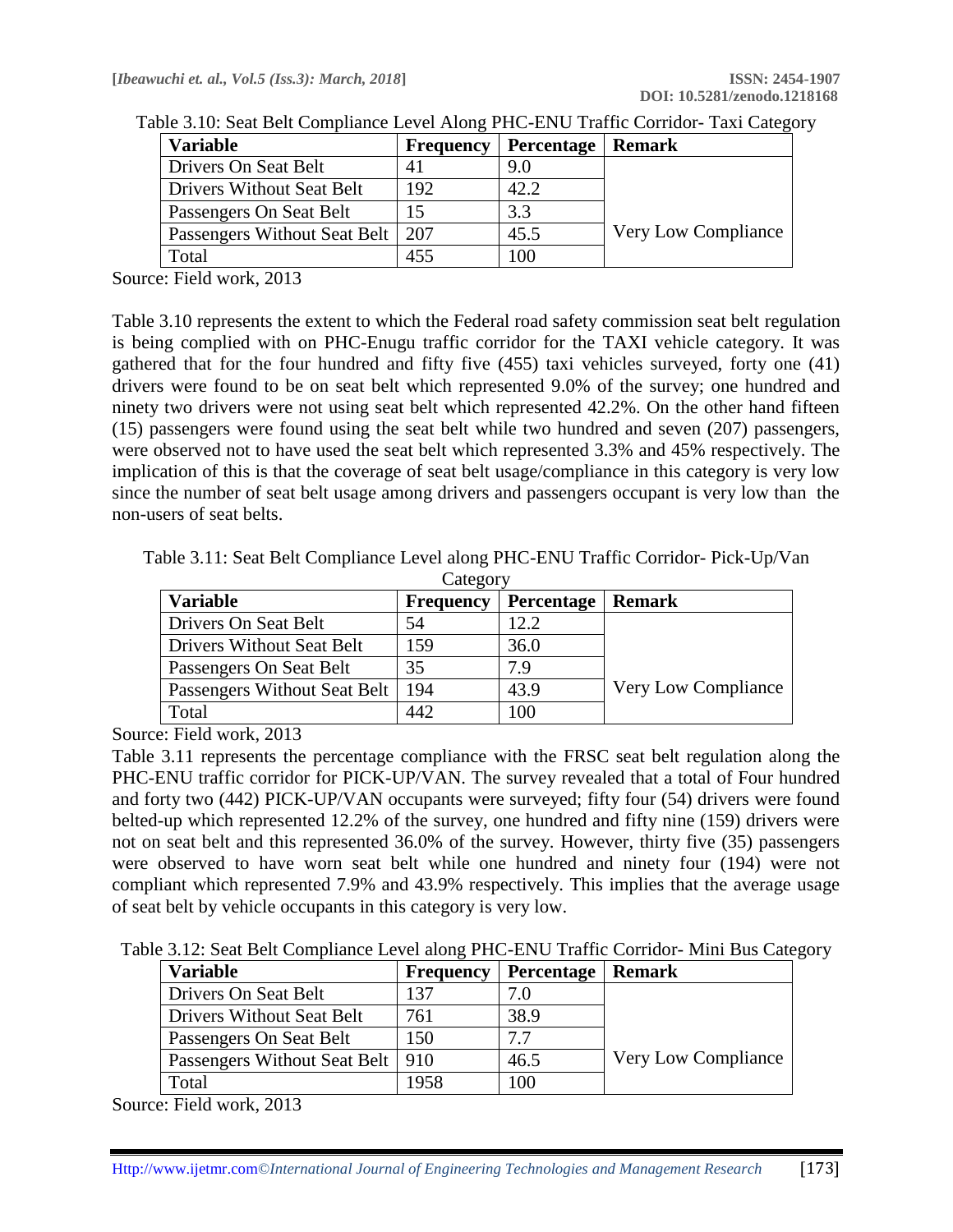Table 3.12 reveals the compliance rate of MINI BUS vehicle category along the PHC-ENU traffic corridor. For a number of MINI BUSES totaling one thousand nine hundred and fifty eight (1958) vehicles of the aforementioned category observed, one hundred and thirty seven (137) drivers, one hundred and fifty (150) passengers used the seat belt which represented 7.0% and 7.7% compliance respectively while seven hundred and sixty one (761) drivers alongside nine hundred and ten (688) front seat passengers were not belted-up. This however, shows a noncompliance rate of 38.9% and 46.5% respectively. This depicts a very low compliance level for the MINI BUS category.

| <b>Variable</b>                  | <b>Frequency</b> | <b>Percentage</b> | Remark                     |
|----------------------------------|------------------|-------------------|----------------------------|
| Drivers On Seat Belt             |                  | 0.6               |                            |
| <b>Drivers Without Seat Belt</b> | 165              | 49.4              |                            |
| Passengers On Seat Belt          |                  | 0.3               |                            |
| Passengers Without Seat Belt     | 166              | 49.7              | <b>Very Low Compliance</b> |
| Total                            | 334              | 100               |                            |

Table 3.13: Seat Belt Compliance Level along PHC-ENU Traffic Corridor- Luxury Bus **Category** 

Source: Field work, 2013

The table 3.13 shows the level of compliance of seat belt usage in PHC-ENU traffic corridor for the LUXURY BUS category. We discovered that out of one hundred and sixty six (166) front seat occupants in the luxury buses surveyed, only two (2) drivers were on seat belt which represented 0.6% of the survey. One hundred and sixty five (165) drivers were not on seat belt which represented 49.4% of the survey. On the other hand, one (1) front seat passengers was observed to have used the seat belt while one hundred and sixty six (166) front seat passengers were not using the seat belt which represented 0.3% and 49.7% respectively. This shows a low degree of compliance since the number of seat belt usage among the drivers and front seat passengers are lower than that of the non-users of seat belt for both drivers and front seat passengers.

Table 3.14: Seat Belt Compliance Level along PHC-ENU Traffic Corridor- Light Truck

| Category                         |                  |                   |                     |
|----------------------------------|------------------|-------------------|---------------------|
| <b>Variable</b>                  | <b>Frequency</b> | <b>Percentage</b> | <b>Remark</b>       |
| Drivers On Seat Belt             | 22               | 9.2               |                     |
| <b>Drivers Without Seat Belt</b> | 88               | 36.7              |                     |
| Passengers On Seat Belt          | 21               | 8.8               |                     |
| Passengers Without Seat Belt     | 109              | 45.4              | Very Low Compliance |
| Total                            | 240              | 100               |                     |

Source: Field work, 2013

In table 3.14, vehicle occupants for the LIGHT TRUCK category along PHC-ENU route exhibited a LOW COMPLIANCE with the seat belt regulation. It was discovered that out of two hundred and forty (240) LIGHT TRUK vehicles surveyed, twenty two (22) drivers and twenty one (21) passengers fastened their seat belt which represented 9.2% and 8.8% compliance respectively, while eighty eight (88) drivers and one hundred and nine (109) passengers with 36.7% and 45.4% non-compliance respectively did not fasten their seat belt.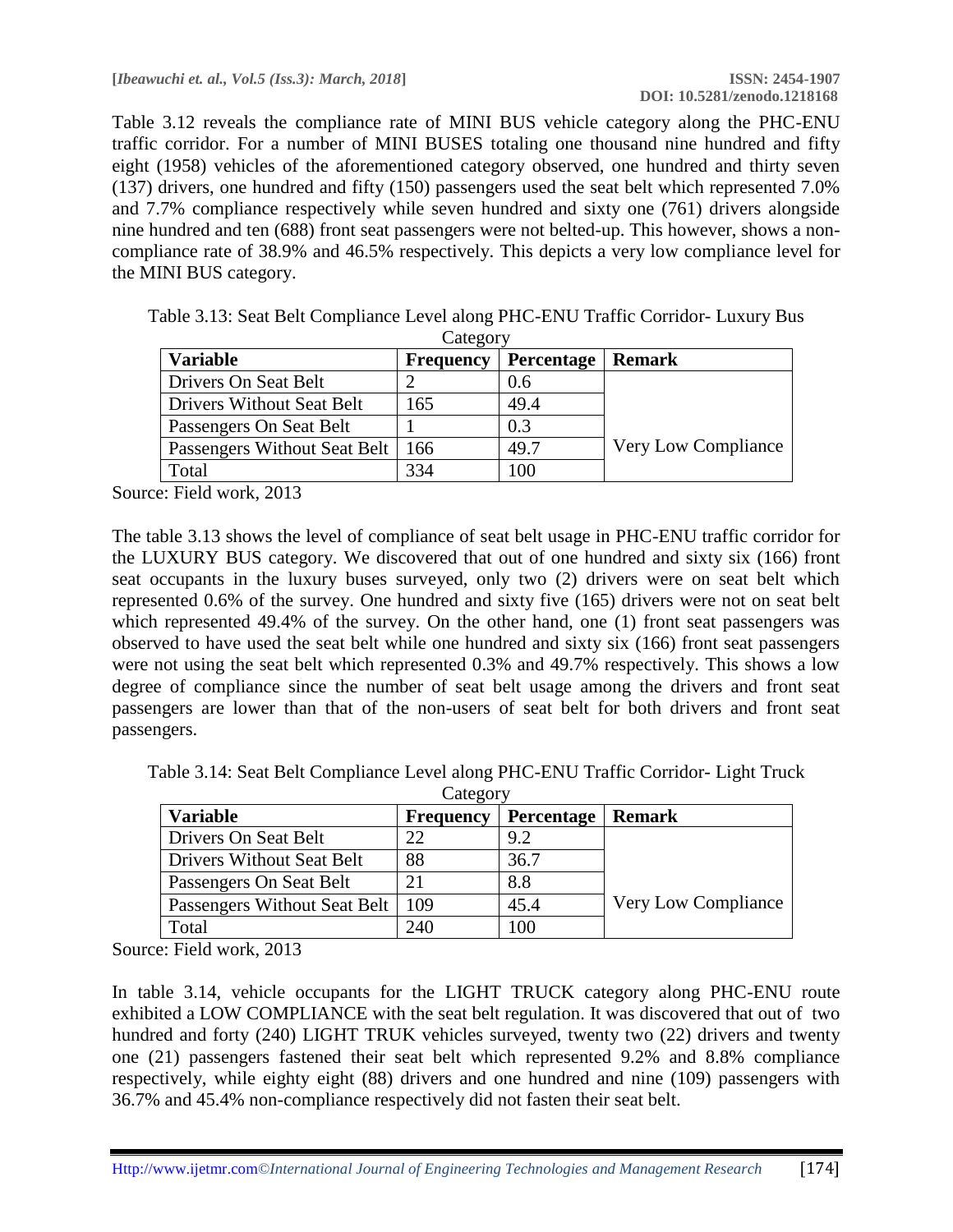| <b>Frequency</b>                   |      |                     |
|------------------------------------|------|---------------------|
|                                    | 4.7  |                     |
| 149                                | 46.3 |                     |
| 14                                 | 4.1  |                     |
| Passengers Without Seat Belt   163 | 47.7 | Very Low Compliance |
| 342                                | 100  |                     |
|                                    |      | Percentage   Remark |

Table 3.15: Seat Belt Compliance Level along ENU- PHC Traffic Corridor- Big Truck Category

Source: Field work, 2013

Table 3.15 above depicts the compliance rate of BIG TRUCK vehicle category along the PHC-ENU traffic corridor. For a number of BIG TRUCKs totaling three hundred and forty two (342) vehicles of the aforementioned category observed, sixteen (16) drivers, fourteen (14) front seat passengers used the seat belt which represented 4.7% and 4.1% compliance respectively while one hundred and forty nine (149) drivers alongside one hundred and sixty three (163) front seat passenger were not belted-up. This however, shows a non-compliance rate of 46.3% and 47.7% respectively. This depicts a very low compliance level for the BIG TRUCK category.

Table 3.16: Seat Belt Compliance Level along PHC-ENU Traffic Corridor- Articulated Truck Category

| <b>Variable</b>              | <b>Frequency</b> | <b>Percentage</b> | Remark                     |
|------------------------------|------------------|-------------------|----------------------------|
| Drivers On Seat Belt         | 27               | 4.1               |                            |
| Drivers Without Seat Belt    | 289              | 44.3              |                            |
| Passengers On Seat Belt      | 24               | 3.7               |                            |
| Passengers Without Seat Belt | 312              | 47.9              | <b>Very Low Compliance</b> |
| Total                        | 652              | 100               |                            |

Source: Field work, 2013

A brief glance at table 3.16 reveals a very low rate of compliance with the seat belt regulation. It was discovered in this category that out of six hundred and fifty two occupants sampled in this category, an all time low number of twenty seven (27) drivers were seen with their seat belt fastened which represents 4.1% of the survey and a total number Two hundred and eighty nine (289) drivers were not on seat belt (44.3%). However, twenty four (24) front seat passengers were seen on seat belt while three hundred and twelve (312) were non-compliant to the seat belt regulation and this represented 3.7% and 47.9% respectively of the sample surveyed. One can see that drivers and passengers in this category recorded the lowest level of compliance to the seat belt regulation.

Table 3.17: Overall Seat Belt Wearing Rates in ENU-PHC and PHC-ENU Traffic Corridor

| <b>Occupant Group</b>        | <b>No. Observed</b> | No. On Seat Belt   Usage Rate |       |
|------------------------------|---------------------|-------------------------------|-------|
| All Occupants                | 10244               | 2542                          | 24.8% |
| <b>Drivers</b>               | 5632                | 1465                          | 26.0% |
| Front Seat Passengers   4612 |                     | 1077                          | 23.4% |

Source: Field work, 2013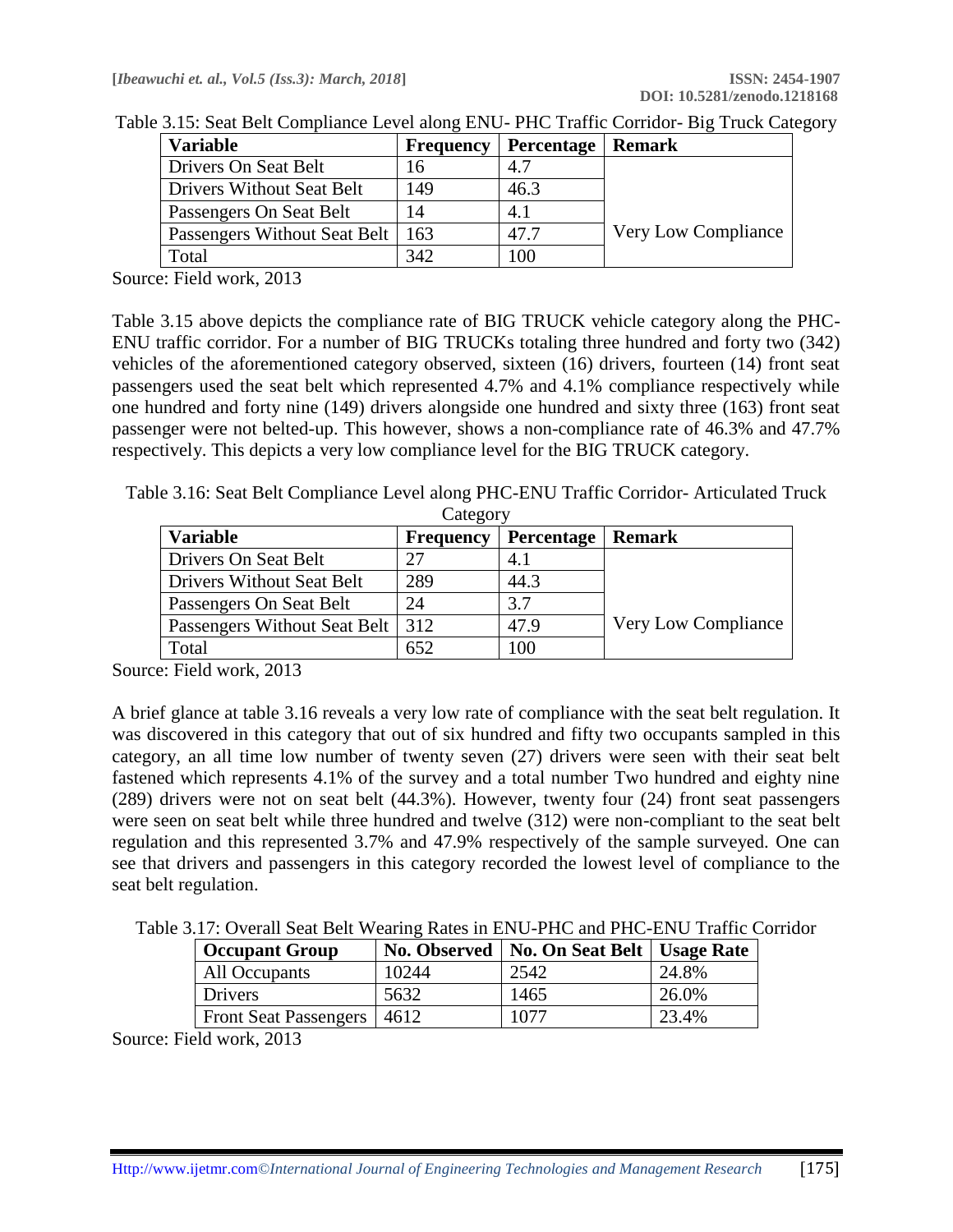Table 3.17 gives the aggregate seat belt usage rate derived from the total number of vehicle occupants, drivers and front seat passengers that were on belt along the survey route, ENU- PHC and PHC- ENU respectively.

However, in a disaggregate manner it was discovered that along ENU-PHC expressway 445 drivers were on seat belt while along PHC-ENU expressway recorded 449. This however, shows PHC-ENU has a slight increase in terms of compliance than ENU-PHC. The reason may be that private vehicle owners that ply the route are mainly civil servants heading to their places of work and in this category of people are mostly educated persons who are aware of the importance of seat belt.

On the other, passengers in PHC-ENU expressway recorded a higher compliance i.e. 329 as against 264 recorded in Private vehicle carrying passengers. This difference could be attributed to the fact that Private vehicle drivers along PHC-ENU fastened their seat belt mores and would advise their passengers to do same.

In the Taxi category, drivers along ENU-PHC traffic corridor recorded a low compliance (18) with the seat belt regulation while drivers along PHC-ENU route recorded an average compliance (41). One would want to know why there is this difference between the two corridors. The answer may not be farfetched as the Federal Road Safety Corps (FRSC) personnel are stationed not too far from the point of observation. Furthermore, Taxi vehicles having crossed the observant eyes of the law enforcement agents along ENU-PHC route and heading towards Osisioma their stopping point, aptly remove their seat belts as they no longer expect the prying eyes of traffic personnel. More so, passengers on both ENU-PHC and PHC-ENU traffic corridors recorded a low compliance with the seat belt regulation. A near explanation for the low compliance could be that since the drivers seldom fasten their seat belts, passengers tend to care less.

In the Pick-Up/Van Category, a closer look at the drivers' level of compliance with the seat belt regulation along ENU-PHC is higher than that of PHC-ENU with both having 60 and 54 respectively. It would be worthy of note to state that whereas most of the Pick-up/Van vehicles drivers that had their seat belts fastened were company vehicle, load carrying pick-ups and some security patrol vehicles were non-compliant. The passengers on this category along ENU-PHC registered an average compliance (55) PHC-ENU recorded a low compliance (35).

In the Mini Bus Category, drivers' compliance level along ENU-PHC may seem to be slightly higher than that of PHC-ENU but a closer look at the totality of drivers observed, one would quickly figure out that the non-compliance rate on both corridors is outrageous which simply makes the compliance rate insignificant as compared with the non-compliance level. This simply means that enforcement needs to be stepped up on vehicles in this category. The passengers revealed a similar trend. It was observed that most BUS drivers who fastened their seat belt were employees to registered commercial fleet operators. Due to their seat belt compliance policy, drivers compel their front seat occupants to put on their seat belts. Private commercial vehicle owners who fasten their seat belt however influence their front seat occupants to be on seat belt. Moreover, the compliance rate of passengers towards seat belt is very low.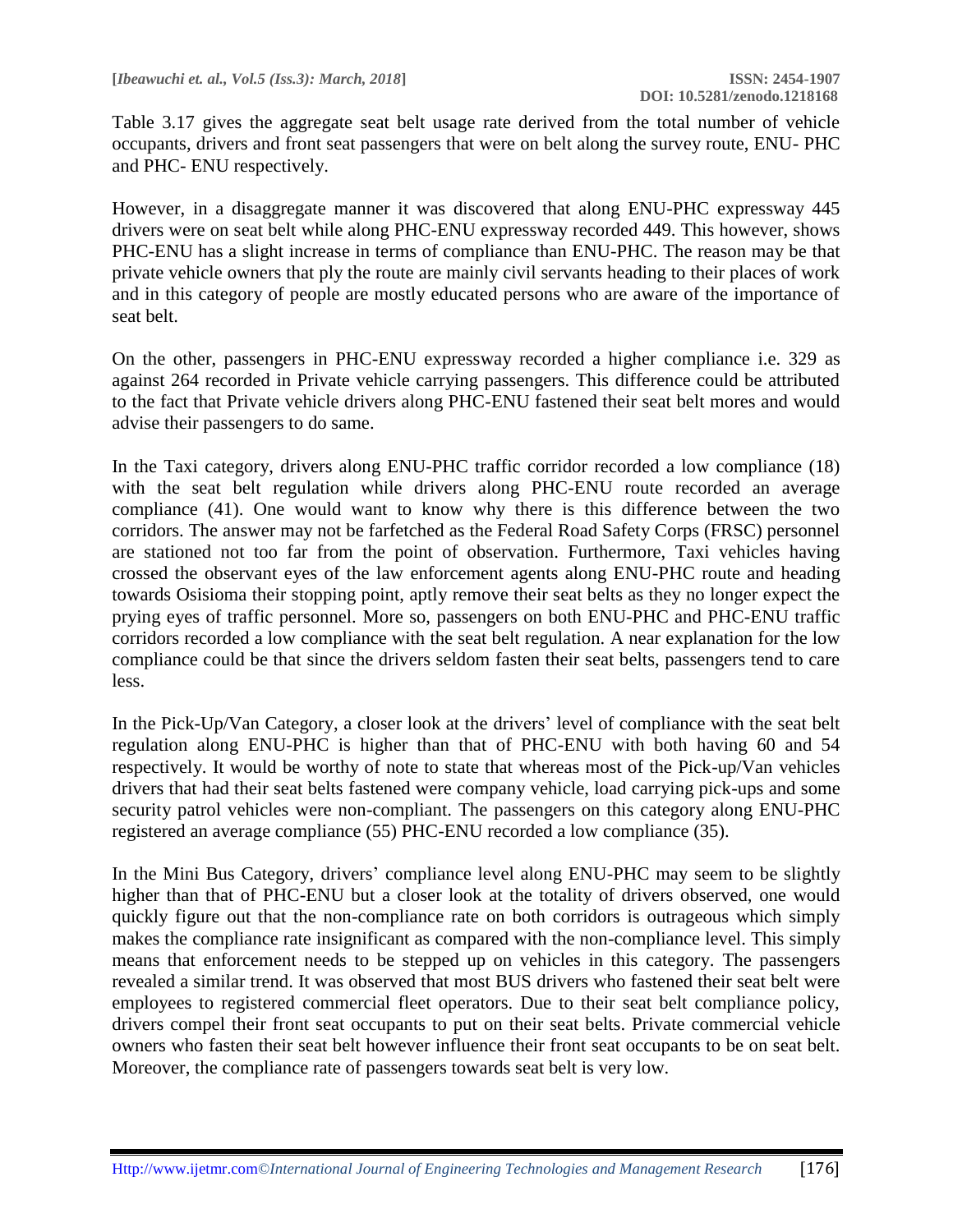In the Luxury Bus Category, the general compliance of both drivers and passengers were very poor in both corridors. This goes a long way to suggest that luxury bus occupants gave little or no regard for seat belt.

The Light Truck Category shows few drivers were compliant with the seat belt regulation. However, drivers plying the PHC-ENU traffic corridor registered a higher rate of 22 against 11 from ENU-PHC traffic corridor. It was further observed that most light trucks that had their driver on seat belt equally had their passengers on seat belt though the compliance rate was higher in PHC-ENU traffic corridor than in ENU-PHC with both sides recording 21 and 8 respectively.

In the Big Truck Category, PHC-ENU traffic corridor has the same number of drivers that complied with the seat belt regulation with ENU-PHC. There is however a difference of ten when it comes to the number of drivers that did not comply as ENU-PHC recorded 139 noncompliant drivers while PHC-ENU recorded 149 non-compliant drivers. Passengers of the BIG TRUCK category do not seem to be interested in putting on their seat belt. Maybe they see themselves as in vehicles higher than most vehicles and untouchable during Road Traffic Crash (RTC). With ENU-PHC traffic corridor recording 11 while PHC-ENU registering 14, PHC-ENU traffic corridor happens to have a higher compliance.

In the Articulated Truck Category, drivers plying PHC-ENU notwithstanding the very low compliance rate have a higher number of drivers on seat belt than ENU-PHC route. PHC-ENU recorded 27 seat belt compliant drivers while ENU-PHC recorded 12. It was observed that passengers in this category of vehicle equally recorded a low level of compliance with PHC-ENU still leading with 24 recorded as the number of seat belt compliant passengers while ENU-PHC had 14 passengers on seat belt.

In Summary, it was observed that vehicles on the PHC-ENU traffic corridor were more compliant with the Federal Road Safety Commission (FRSC) seat belt regulation than ENU-PHC traffic corridor. This could be attributed to the following reasons.

- a) Presence of law enforcement agencies lined up after the observation/counting point.
- b) Vehicle occupants along ENU-PHC corridor after crossing the various law enforcement agencies before the observation/counting point relieve themselves of the seat belt as some were seen removing the seat belt.
- c) Furthermore, there is this false belief that was stumbled upon during the course of investigation that fastening of seat belt is not necessary one is in a city, that it is only worn while on an express road.
- d) Vehicles plying PHC-ENU are mainly civil servants who wouldn't want to be found wanting in any road traffic offence thereby wasting their time on the road.
- e) Also, while vehicle occupants on PHC-ENU traffic corridor aware of the law enforcers ahead and whom are mainly civil servants who wouldn't want to waste their hard earned salary on paying fine for traffic offences, their counterparts on ENU-PHC traffic corridor are mainly business men and woman who think they can use their money to by their way out of any traffic offence apprehended for.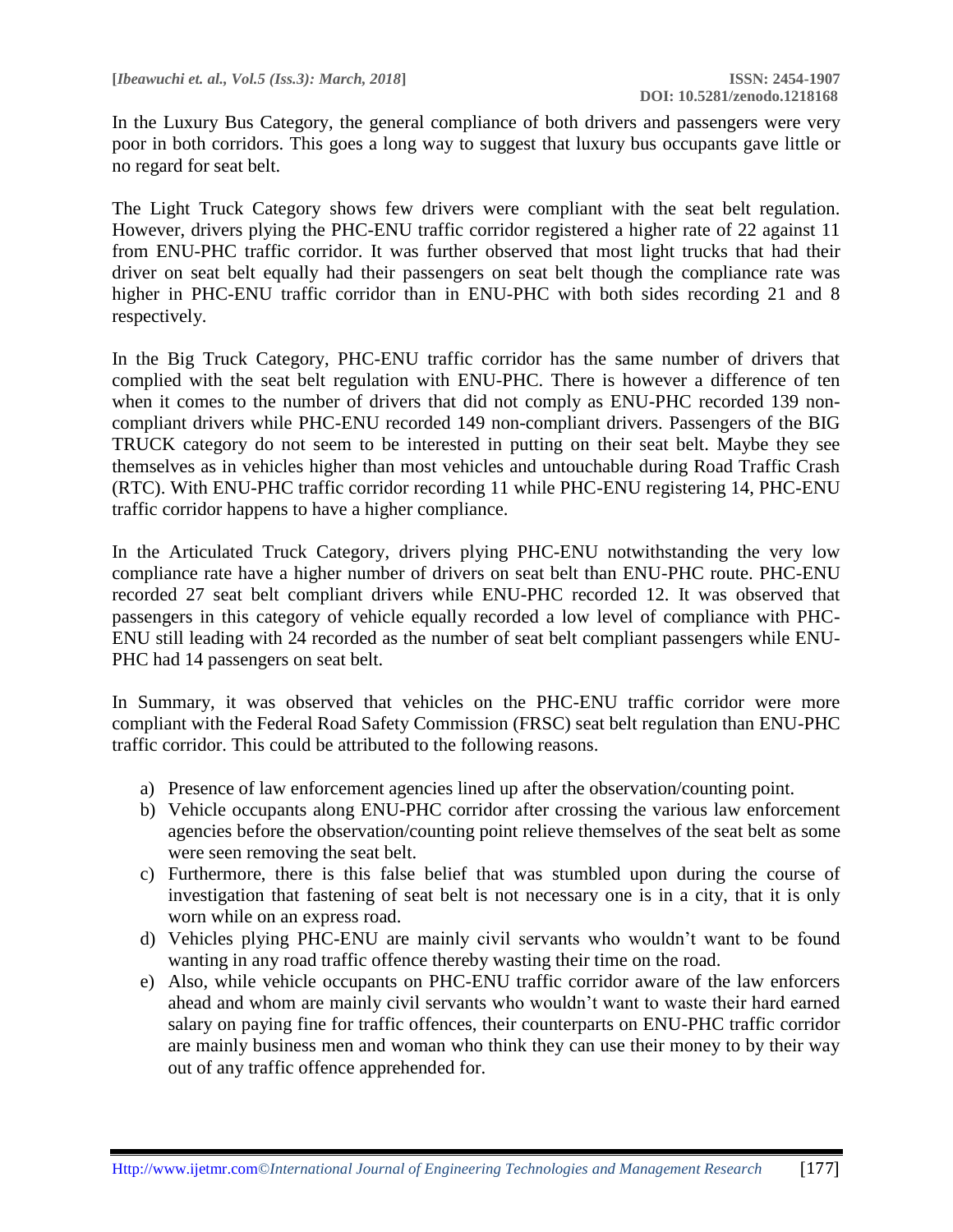In the light of the above, it is equally pertinent to note the policy implications of compliance/ non- compliance of seat belt regulation in Nigeria. The effort of this research sought to identify the level of compliance with the Federal Road Safety Commission (FRSC) seat belt regulation and its implications to the wellbeing of vehicle occupants. The mandatory seat belt law is among the long list of highway and vehicle safety regulations aimed at reducing the risk of injury in road traffic crash (RTC). Results showed various factors that affect the use of seat belt by vehicle occupants while a vehicle is in motion.

According to the United States National Centre for injury prevention and control, a division of unintentional injury prevention, Motor vehicle crashes are the leading cause of death in the first three decades of American's lives. In 2009 alone, crashes killed over 33,000 people and injured another 2.2 million—more than 70% of these were in passenger vehicles and trucks.

More than half of the people killed in car crashes were not restrained at the time of the crash. Wearing a seat belt is the most effective way to prevent death and serious injury in a crash. From the above, it is very clear that failure to restrain oneself with the seat belt while a vehicle is in motion has significant impact on the severity of injury during any road traffic crash. However, the issue of non-compliance with the seat belt legislation in Nigeria is a general challenge facing not only policy makers but also traffic law enforcement agents and all stakeholders that make use of the road. The situation should therefore be improved upon as a better seat belt use culture would save lives and equally make the emergency wards less occupied.

#### **4. Conclusion and Recommendations**

Based on the information gathered from the literature review as well as the observation and attitudinal survey data the following conclusion may be drawn: On Seat Belt Usage along ENU-PHC and PHC-ENU Traffic Corridor, the road side observation survey of seat belt use revealed that wearing seat belt along ENU-PHC and PHC-ENU traffic corridor is very low. The overall wearing rate for the aforementioned routes was 24.8%, 26.0% and 23.8% for all occupants, drivers and front seat passengers respectively. The overall wearing rates were consistently higher for drivers than for front seat passengers in most vehicle categories and route. Concerning vehicle type such as private cars than vehicle types such as taxis, pick-up/van, buses, minibuses, trucks, articulated vehicles.

The Reasons for Non-Use of Seat Belts may be that majority of respondents were not ignorant of the seat belt law and were aware of the benefits of using it. Many were also aware of the penalty and dangers associated with non-use. This degree of awareness is a good indication that the relevant authorities especially the Federal Road Safety Corps (FRSC) is at work. However, many vehicle occupants think that seat belt use is restricted to expressway and is not applicable inside the cities.

Discomfort was also identified as one of the factors militating against the use of seat belt along this Corridor. This may be due to the warm tropical climatic conditions. Non availability or Faulty seat belts was part of the reasons for non-seat belt use with 12.6% of the vehicles not fitted with seat belts while 5.8% and 48.5% the vehicles "Always" and "Sometimes" experience seat belt defects. It was also observed from the survey that some law enforcement agent show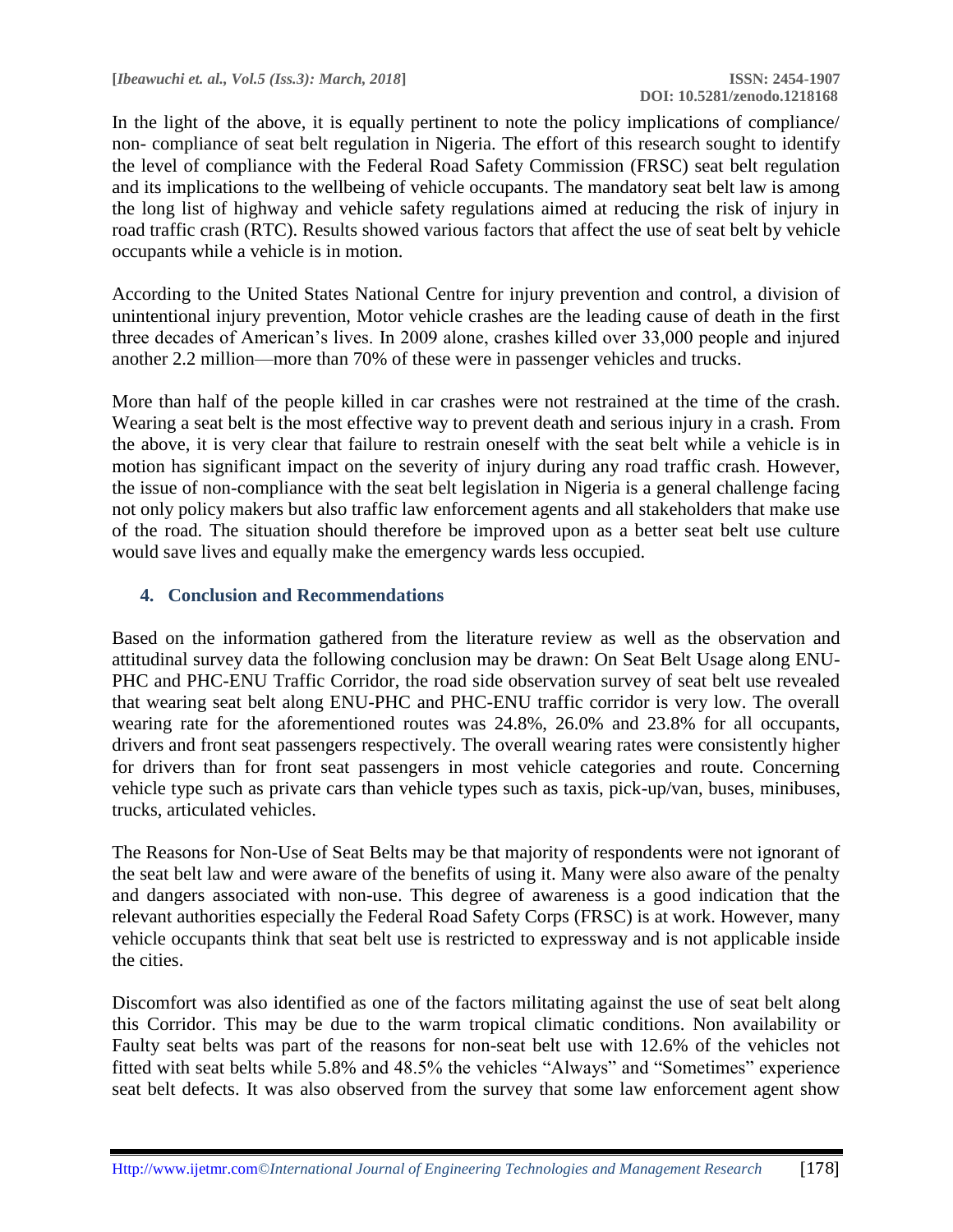serious laxity as they sometimes turn blind eyes to erring vehicle occupants. Hence, we make the following recommendations:

- That the current study recommends for enforcement officials to pay close attention to taxis, buses, luxury buses, pickup/vans, trucks and articulated vehicle occupants who tend to significantly show lower seat belt use since this can save more lives when these types of vehicles get involved in traffic crashes.
- There should be a comprehensive and sustained education and enforcement programme in the ENU-PHC/PHC-ENU traffic corridor and indeed, in the country, to increase compliance.
- That driver should encourage their passengers to use the seat belts through polite announcement or information at all times.
- There should be mandatory retrofitting of seat belts in vehicles that do not have seat belts.
- There should be a comprehensive and sustained education and enforcement programme in the metropolis and on the roads to increase compliance.
- Enhanced enforcement of existing seat belt laws by government so as to better support seat belt laws by either increasing the average number of citations each officer issues or by increasing the number of officers on patrol. These measures are supported by publicity campaigns, like the successful "Click It or Ticket" initiative. Research has shown that enhanced enforcement programs increase seat belt use by a median of 16 percentage points. Countries that follow this model and implement these programs will increase seat belt use.
- Increased fines for seat belt violations: Well-enforced seat belt laws work because most people would rather buckle up than possibly pay a fine. But in many states, fines for violating seat belt laws are so small that they don't motivate people to wear their seat belts. Increasing a seat belt fine from N5 to N100 can increase seat belt use by more than 10 percentage points. Even a modest increase can make a difference— for instance; an increase from N2000 to N10000 can increase belt use by 3 to 4 percentage points. States should consider increasing fines to a level that will encourage seat belt use.
- Policies to encourage vehicle manufacturer to make seat belt more comfortable for especially pregnant women.
- Provision of road furniture such as electronic bill boards that always reminds people of the need to put on their seat belts. The presence of road furniture such as bill boards, flyers, posters and electronic boards that display seat belt use will constantly remind vehicle occupants on the need to fasten up their seat belt.

#### **References**

- [1] Bendak, S. (2005). Seat Belt Utilization in Saudi Arabia and Its Impact on Road Accident Injuries. Accident Analysis and Prevention. 37(2): 367- 71. Elsevier.
- [2] Blincoe, L.J., Delia Hendrie, M.A., Ted, R.M. and Rebecca, S.S. (2002a). Quality- Adjusted Life Years Lost to Road Crash Injury: Updating the Injury Impairment Index. Association for the Advancement of Automotive Medicine (55): 365- 377.
- [3] Blincoe, L.J., Seay, A.G., Zaloshnja, E., Miller, T.R., Romano, E.O., Luchter, S. and Spicer, R.S. (2002b). The Economic Impact of Motor Vehicle Crashes 2000 NHTSA Technical Report. U.S. Department of Transportation, National Highway Traffic Safety Administration Washington D.C. 20590